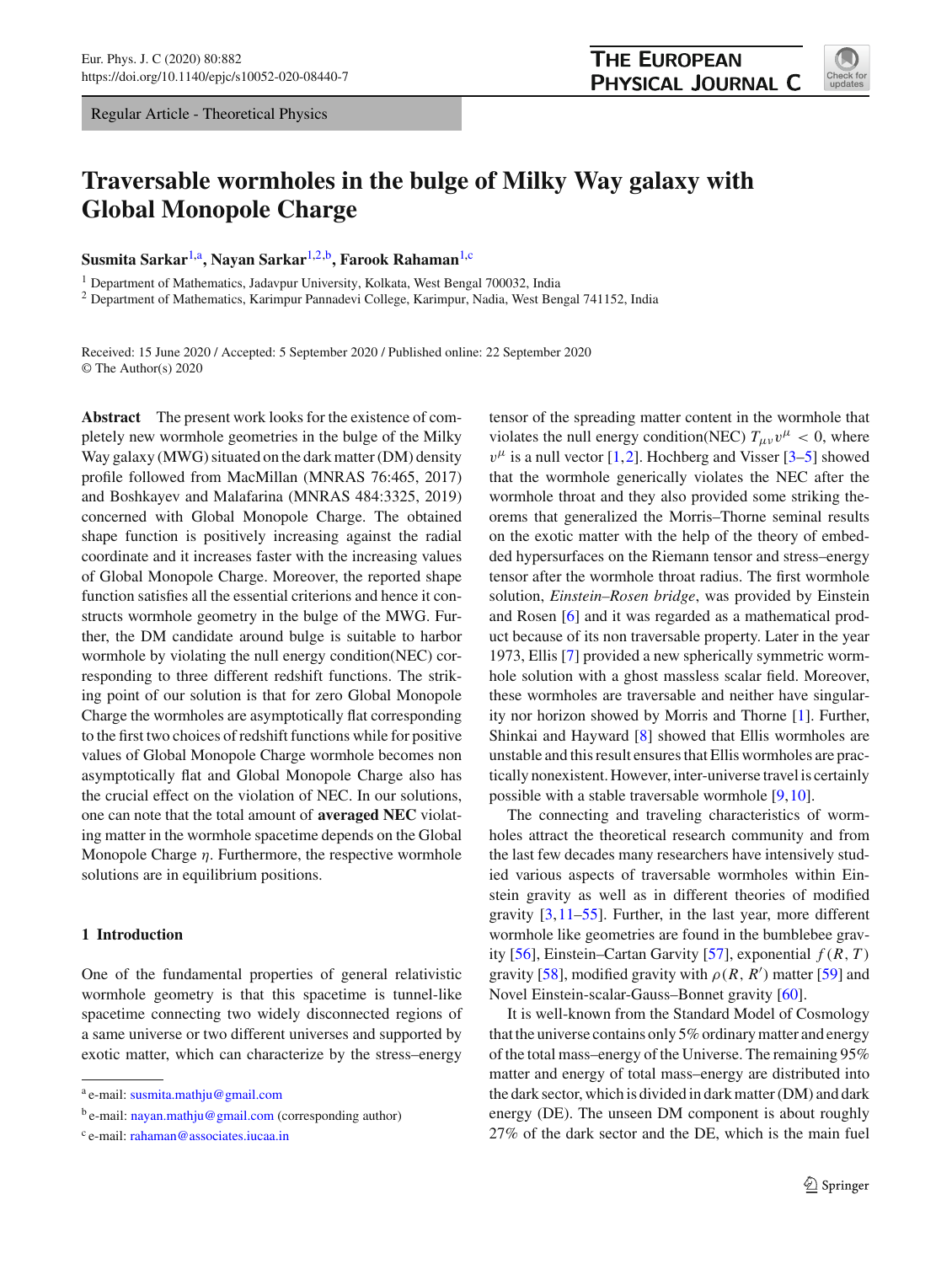that drives the current cosmic acceleration of the universe is about 68% of the dark sector. In the year 1933, astronomer Zwicky firstly concluded the existence of DM with the help of the Virial theorem, which is described as Dunkle Materie in the galaxy cluster  $[61, 62]$  $[61, 62]$  $[61, 62]$ . The presence of DM within the universe, particularly in the Milky Way, is established on the basis of sound observational grounds [\[63](#page-12-3)[–65\]](#page-12-4). From the last few years [\[66](#page-12-5)[,67](#page-12-6)], the detailed descriptions of DM distribution in the galaxy are obtained by the tremendous numerical simulations. Further, several observables have used, namely, star counts, the motion of gas and stars or microlensing events in order to constrain Milky Way mass models. Applying microlensing observations and dynamical measurement concepts Iocco et al. [\[68\]](#page-12-7) have showed that constraints can be set on the DM distribution, which provides complementary evidence for the existence of DM in the galaxy. The exitance of the DM in the galactic halo is also deduced from its gravitational impression on the rotational curve of a spiral galaxy [\[69](#page-12-8)[–71](#page-12-9)].

In astronomy, the bulge is a tightly packed collection of celestial compact stars within a galaxy. The bulge exclusively refers to the central group of compact stars, which is found in most of the spiral galaxies. Nowadays, it is considered that there are at least two types of bulges: (i) Bulges that are elliptical like and (ii) Bulges that are like spiral. The common two scenarios for the bulge formation are: (i) the merging of the early disks and fragments, and (ii) the secular evolution of disks and bars. An enrich bulge component forms from a clump-unstable, star-bursting disk. Mamon et al. [\[72](#page-12-10)] studied the mass and shape of the galactic dark halo, the large-scale structure of the Milky Way and provided the evidence that the inner Galaxy is dominated by baryonic matter. They have also studied the bulge formation from clumpy, gas-rich disks, disk-like, enrich bulges similar to the galactic bulge. From the last few decades, several studies supposed from star count observations that the galaxy must contain a separate, new, flat long bar component, twisted relative to the barred bulge. Martinez-Valpuesta [\[73](#page-12-11)] has study the boxy bulge and planar long bar in MWG.

Inspired from the different studied of wormholes in different modified gravities, many researchers have gave attention to find the wormhole geometries in galactic level. From that attention wormhole solutions are found in the central region as well as the outer of the galactic halo supported by the exotic dark matter (DM). Rahaman et al. [\[74](#page-12-12)] have showed that DM supports the wormhole geometry in the outer region of the galactic halo. Moreover, the central region also contains the wormhole [\[75](#page-12-13)[,76](#page-12-14)]. Sarkar et al. [\[77\]](#page-12-15) have found that wormhole also exists in the isothermal galactic halo and void supported by the DM. Moreover, Kuhfitting [\[78](#page-12-16)] has studied the gravitational lensing of wormholes in the galactic halo region.

Pando et al. [\[79\]](#page-12-17) have proposed that topological defects are responsible for the structure formation of the galaxies. Nucamendi et al. [\[80\]](#page-12-18) have suggested that the monopole (its energy density proportional to  $1/r^2$ ) could be the galactic dark matter in the spiral galaxies. Thus it seems monopoles (one of the topological defects) take part an important contribution of the galaxy formations. In the year 2003, Nueamendi [\[81\]](#page-12-19) has studied the static spherically symmetric spacetimes black holes with Global Monopole Charge. Very recently, the cosmic censorship hypothesis for the Reissner–Nordström antide-Sitter black holes with Global Monopole Charge have studied in Ref. [\[82](#page-12-20)].

In this article, we have obtained the traversable wormholes in the bulge of the MWG concerned with Global Monopole Charge. Here, we have considered the MacMillan [\[83,](#page-12-21)[84\]](#page-12-22) DM density profile of the bulge of the MWG to generate our wormhole solutions. The content of this article has been designed as follows: we have set up the Einstein field equations with a Global Monopole Charge in Sect. [2.](#page-1-0) Section [3](#page-3-0) is arranged for the wormhole formulation in the bulge of MWG into two subsections: Sect. [3.1](#page-4-0) contains the details of our wormhole structure while Sect. [3.2](#page-5-0) deals with the null energy condition(NEC) corresponding to three different redshift functions, Sect. [3.2.1:](#page-5-1) the tidal force redshift function, Sect. [3.2.2:](#page-5-2) the rational redshift function, and Sect. [3.2.3:](#page-6-0) the redshift function obtained from the flat rotational curve of the galactic halo. We have estimated embedding surface and proper radial distance of wormhole in Sect. [5](#page-7-0) and Matched our reported solutions to the external Schwarzschild solution in Sect. [6.](#page-8-0) Finally, the discussion and conclusion of our work have been made in Sect. [8.](#page-9-0)

# <span id="page-1-0"></span>**2 Einstein's field equations with a Global Monopole Charge**

In this section, we are going to compute the Einstein field equations with Global Monopole Charge which can obtain from the 3+1 dimensional action. In the gravitational unit( $c = G = 1$ ), the 3+1 dimensional action without a cosmological constant is given as

$$
S = \int \sqrt{-g} \left( \mathcal{L} + \frac{\Re}{16\pi} \right) d^4 x + S_m \tag{1}
$$

<span id="page-1-1"></span>The Lagrangian density for a self-coupling scalar triplet  $\phi^a$  can be written as [\[85\]](#page-12-23)

$$
\mathcal{L} = -\frac{\lambda}{4}(\phi^2 - \eta^2)^2 - \frac{1}{2}\sum_a g^{ij}\partial_i \phi^a \partial_j \phi^a \tag{2}
$$

where  $a = 1, 2, 3$  and  $\lambda$ ,  $\eta$  are the self-interaction term, scale of a gauge-symmetry breaking, respectively. The monopole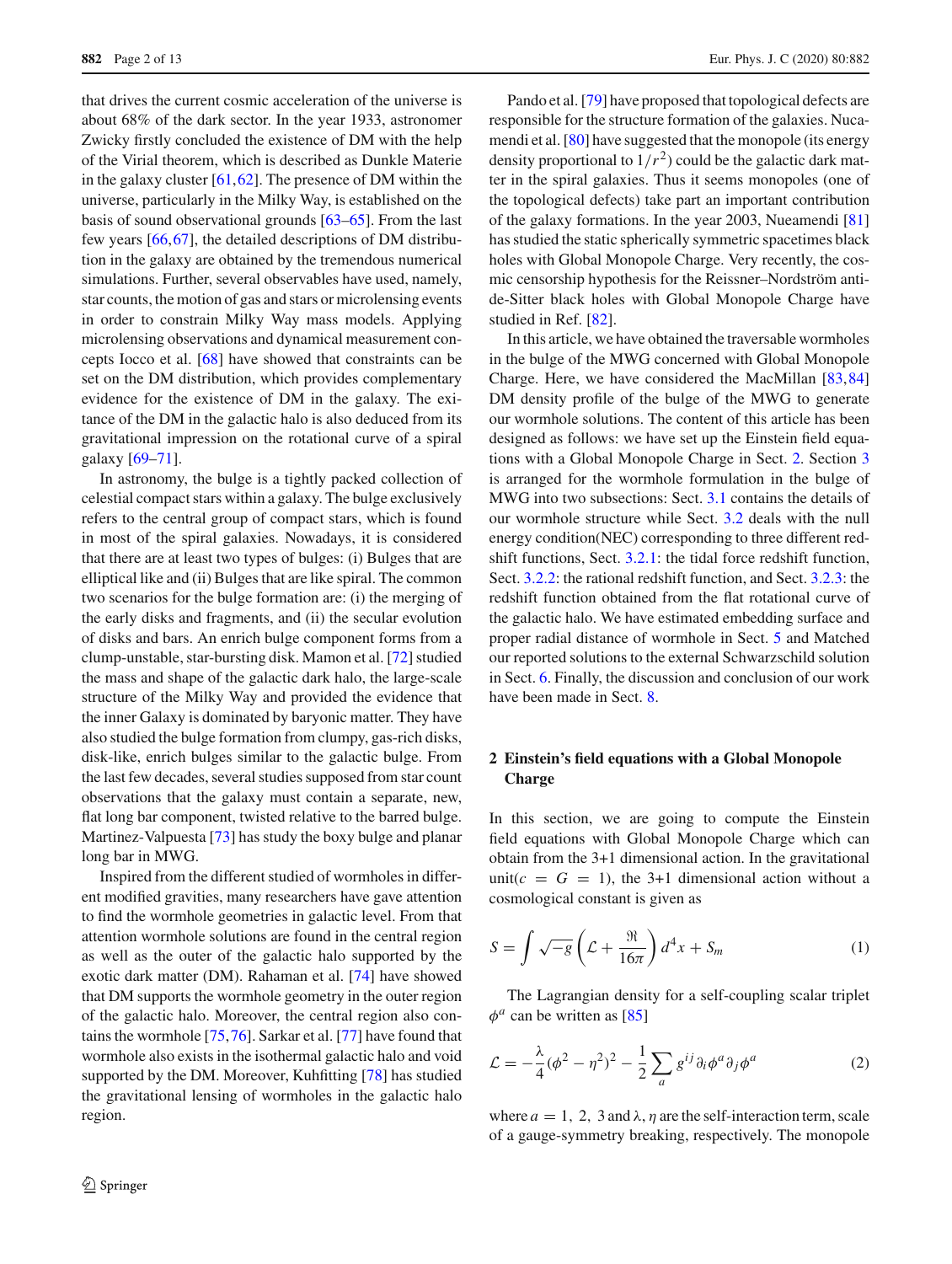

<span id="page-2-3"></span>**Fig. 1** The density is plotted with respect to the radial coordinate r corresponding to the parameters  $\rho_0 = 0.004 kpc^{-2}$ ,  $\alpha = 0.5$  and  $r_0 =$ 2 *kpc*

describing field configuration can be represented as

$$
\phi^a = \frac{\eta}{r} f(r) x^a \tag{3}
$$

where  $x^a = (r \sin \theta \cos \phi, r \sin \theta \sin \phi, r \cos \theta)$  such that  $\sum_{a} x^{a} x^{2} = r^{2}.$ 

<span id="page-2-0"></span>Now, we consider Morris–Thorne traversable wormhole space-time [\[1\]](#page-11-0), which is given by the following line element

$$
ds^{2} = e^{2\Phi(r)}dt^{2} - \left(1 - \frac{b(r)}{r}\right)^{-1}dr^{2} - r^{2}(d\theta^{2} + \sin^{2}\theta d\phi^{2})
$$
\n(4)

where  $\Phi(r)$  and  $b(r)$  are the functions of the radial coordinate *r* only and termed as the redshift function and shape function, respectively. The minimum radius  $r = r_{th}$  in the metric coefficient  $g_{rr}$  of the line element [\(4\)](#page-2-0) is termed as the throat radius of the wormhole, where  $b(r_{th}) = r_{th}$ . Formation of an event horizon should be avoided in order for the wormhole to be traversable i.e. the redshift function  $\phi(r)$  should be finite everywhere. Again, from the fundamental definition of traversable wormhole, the shape function must satisfy the following conditions to presents wormhole solutions:

- (i) The redshift function  $\Phi(r)$  should be well-defined and regular for  $r \geq r_{th}$ .
- (ii) The shape function  $b(r)$  should be well-defined for  $r >$ *rth*
- (iii) The shape function  $b(r)$  should satisfy the condition  $\left(1-\frac{b(r)}{r}\right)$  $\left(\frac{r}{r}\right)$  > 0 for *r* > *r*<sub>th</sub> i.e.  $\frac{b(r)}{r}$  < 1 for *r* > *r*<sub>th</sub>.



<span id="page-2-4"></span>**Fig. 2** The shape function  $b(r)$  is plotted with respect to the radial coordinate *r* corresponding to the parameters  $\rho_0 = 0.004 kpc^{-2}$ ,  $\alpha =$ 0.5,  $\beta = 0.8$ ,  $r_{th} = 1$  *kpc* and  $r_0 = 2$  *kpc* 

(iv) The shape function  $b(r)$  should satisfy the flare-out con-dition [\[86\]](#page-12-24):  $[b(r) - rb'(r)]/b^2(r) > 0$  for  $r > r_{th}$  in which  $b'(r_{th}) < 1$ .

Now, in terms of  $f(r)$ , the Lagrangian density express as

$$
\mathcal{L} = -\frac{\eta^2 f^2}{r^2} - \frac{\lambda \eta^4}{4} (f^2 - 1)^2 - \left(1 - \frac{b(r)}{r}\right) \frac{\eta^2 (f')^2}{2} \tag{5}
$$

Also, the Euler–Lagrange equation for the field *f* yields

<span id="page-2-2"></span>
$$
\left(1 - \frac{b(r)}{r}\right)f'' + \left\{ \left(\frac{b(r) - rb'(r)}{2r^2}\right) + \frac{2}{r} \left(1 - \frac{b(r)}{r}\right) \right\}
$$

$$
\times f' - \left\{ \frac{2}{r^2} + \lambda \eta^2 (f^2 - 1) \right\} f = 0 \tag{6}
$$

<span id="page-2-1"></span>From the Lagrangian density [\(2\)](#page-1-1), the energy momentum tensor is obtaines as

$$
\bar{T}_{ij} = \partial_i \phi^a \partial_j \phi^a - \frac{1}{2} g_{ij} g^{\mu \nu} \partial_\mu \phi^a \partial_\nu \phi^a - \frac{g_{ij} \lambda}{4} (\phi^2 - \eta^2)^2
$$
 (7)

From Eq. [\(7\)](#page-2-1), the individual expression of the components of energy–momentum are given as follows

$$
\bar{T}_t^t = -\eta^2 \left\{ \frac{f^2}{r^2} + \left( 1 - \frac{b}{r} \right) \frac{(f')^2}{2} + \frac{\lambda \eta^2}{4} (f^2 - 1)^2 \right\}
$$
 (8)

$$
\bar{T}_r^r = -\eta^2 \left\{ \frac{f^2}{r^2} - \left( 1 - \frac{b}{r} \right) \frac{(f')^2}{2} + \frac{\lambda \eta^2}{4} (f^2 - 1)^2 \right\}
$$
(9)

$$
\bar{T}_{\theta}^{\theta} = \bar{T}_{\phi}^{\phi} = -\eta^2 \left\{ \left( 1 - \frac{b}{r} \right) \frac{(f')^2}{2} + \frac{\lambda \eta^2}{4} (f^2 - 1)^2 \right\}.
$$
\n(10)

One can easily see that the Eq.  $(6)$  is a complicated equation, which cannot be solved exactly. To solve the Eq. [\(6\)](#page-2-2), it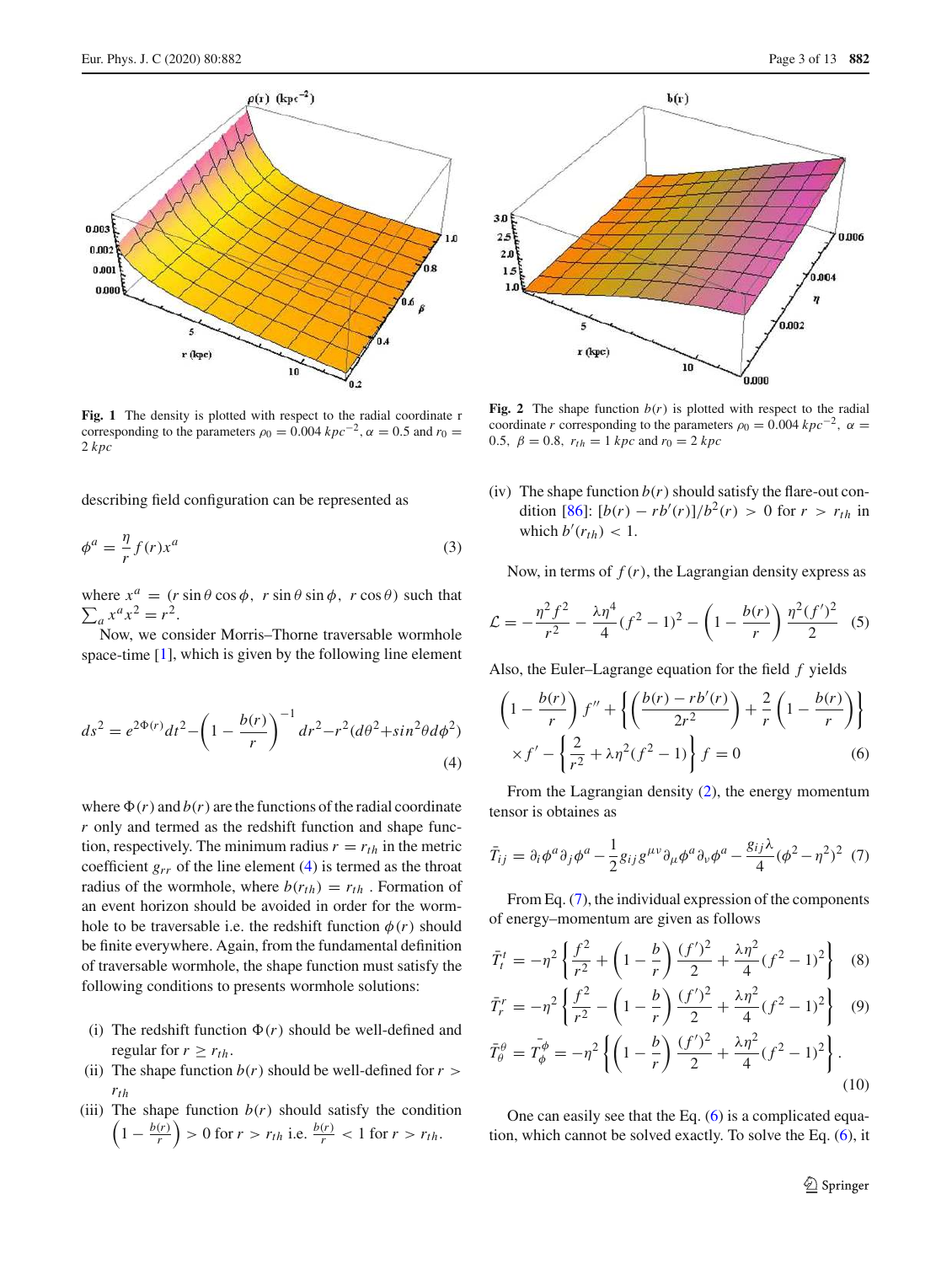

<span id="page-3-2"></span>**Fig. 3** The ratio function  $b(r)/r$  is plotted with respect to the radial coordinate *r* corresponding to the parameters  $\rho_0 = 0.004 kpc^{-2}$ ,  $\alpha =$ 0.5,  $\beta = 0.8$ ,  $r_{th} = 1$  *kpc* and  $r_0 = 2$  *kpc* 

is sufficient to take  $f(r) \rightarrow 1$  outside the wormhole. Therefore, for this choice of  $f(r)$ , the components of energy– momentum reduce as

$$
\bar{T}_t^t = \bar{T}_r^r \simeq -\frac{\eta^2}{r^2}, \quad \bar{T}_\theta^\theta = \bar{T}_\phi^\phi \simeq 0. \tag{11}
$$

The Einstein field equations is written as

$$
G_{ij} = R_{ij} - \frac{1}{2} g_{ij} R = 8\pi T_{ij},
$$
\n(12)

where  $T_{ij}$  is the total energy–momentum tensor of matter fluid and matter fields and it can be expressed as

$$
\mathcal{T}_{ij} = \mathcal{T}_{ij}^{(0)} + \bar{\mathcal{T}}_{ij} \tag{13}
$$

Since the anisotropy plays a crucial role in the equilibrium of wormhole, so for our study we shall consider the anisotropic matter distribution. Later, we shall discuss the equilibrium for our reported wormholes. The components of energy–momentum tensor for anisotropic matter fluid is given as follows

$$
T_j^{i \ (0)} = (-\rho(r), \mathcal{P}_r(r), \mathcal{P}_\theta(r), \mathcal{P}_\phi(r)).
$$
 (14)

For the Morris–Thorne traversable wormhole metric [\(4\)](#page-2-0), Einstein tensor components are

$$
G_t^t = -\frac{b'(r)}{r^2},
$$
\n(15)

$$
G_r^r = -\frac{b(r)}{r^3} + 2\left(1 - \frac{b(r)}{r}\right)\frac{\Phi'}{r},\tag{16}
$$

$$
G_{\theta}^{\theta} = \left(1 - \frac{b(r)}{r}\right) \left\{\Phi'' + (\Phi')^2 - \frac{b'r - b}{2r(r - b)}\Phi'\right\}
$$



<span id="page-3-3"></span>**Fig. 4** The function  $[b(r) - rb'(r)]/b^2(r)$  is plotted with respect to the radial coordinate *r* corresponding to the parameters  $\rho_0$  = 0.004  $kpc^{-2}$ ,  $\alpha = 0.5$ ,  $\beta = 0.8$ ,  $r_{th} = 1$   $kpc$  and  $r_0 = 2$   $kpc$ 

$$
-\frac{b'r - b}{2r^2(r - b)} + \frac{\Phi'}{r},
$$
  
\n
$$
G_{\phi}^{\phi} = G_{\theta}^{\theta}.
$$
\n(17)

Finally, the Einstein field equations with the Global Monopole Charge are given as follows:

<span id="page-3-1"></span>
$$
\rho(r) = \frac{1}{8\pi} \left( \frac{b'(r)}{r^2} - 8\pi \eta^2 \right),
$$
\n
$$
\mathcal{P}_r(r) = \frac{1}{8\pi} \left[ \left( 1 - \frac{b(r)}{r} \right) \left( \frac{1}{r^2} + \frac{2\phi'(r)}{r} \right) - \frac{1}{r^2} + \frac{8\pi \eta^2}{r^2} \right],
$$
\n(18)

(19)  
\n
$$
\mathcal{P}_t(r) = \frac{1}{8\pi} \left( 1 - \frac{b(r)}{r} \right) \phi''(r) + \left( 1 - \frac{b(r)}{r} \right) \phi'^2(r)
$$
\n
$$
+ \frac{1}{2} \left( \frac{b(r)}{r^2} - \frac{b'(r)}{r} \right) \phi'(r) + \frac{1}{r} \left( 1 - \frac{b(r)}{r} \right) \phi'(r)
$$
\n
$$
+ \frac{1}{2r} \left( \frac{b(r)}{r^2} - \frac{b'(r)}{r} \right).
$$
\n(20)

where *'* stands for  $\frac{d}{dr}$ .

# <span id="page-3-0"></span>**3 Wormhole formulation in the bulge of Milky Way galaxy**

Here, we are willing to obtain a new wormhole structure representing shape function with the help of a DM density profile of the bulge in MWG.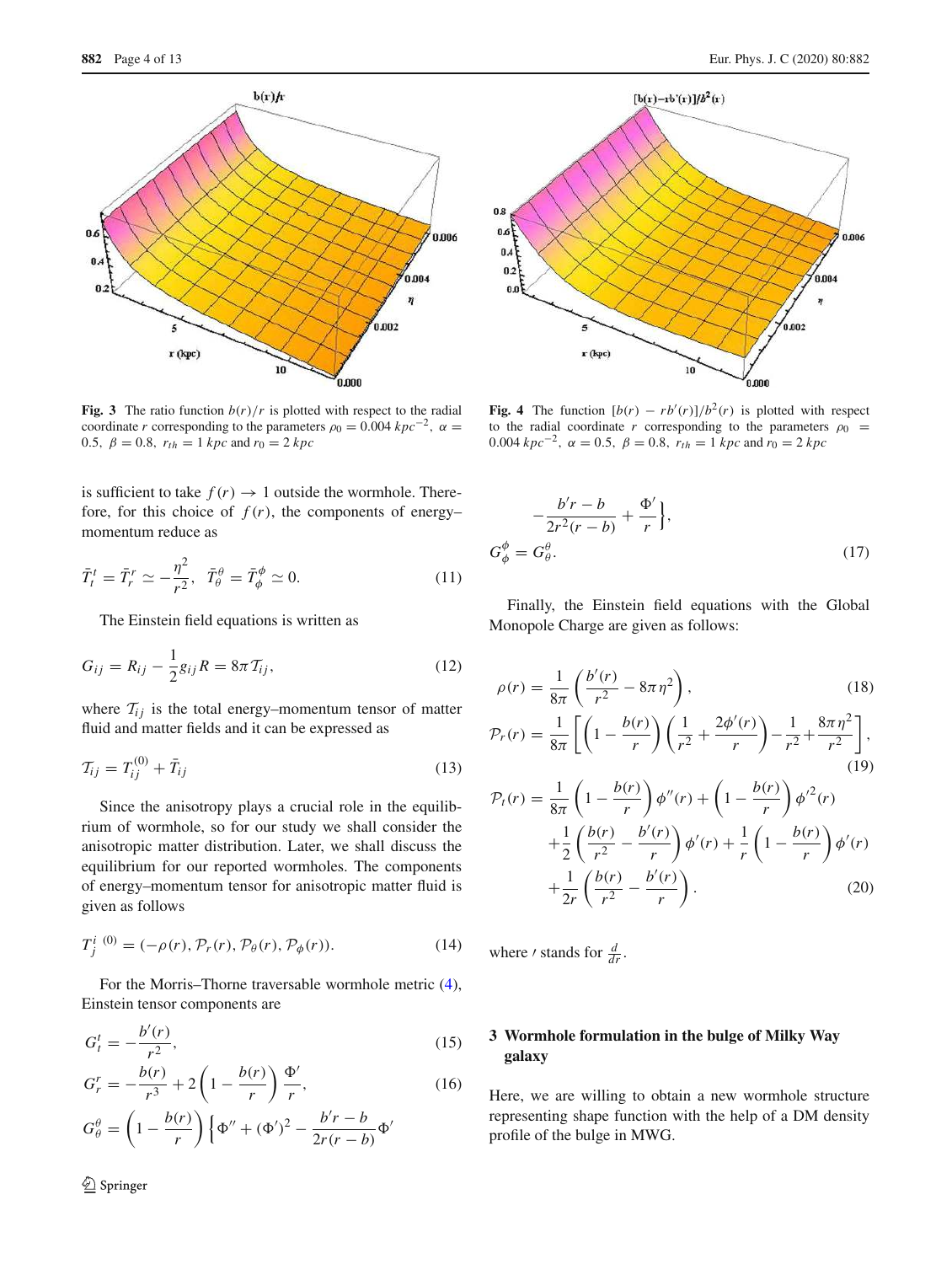

<span id="page-4-2"></span>**Fig. 5**  $b'(r_{th})$  is plotted with respect to  $\eta$  corresponding to the parameters  $\rho_0 = 0.004 kpc^{-2}$ ,  $\alpha = 0.5$ ,  $\beta = 0.8$ ,  $r_{th} = 1 kpc$  and  $r_0 = 2 kpc$ 

## <span id="page-4-0"></span>3.1 Wormhole structure

We consider a DM density profile of the bulge in MWG as follows from the striking work of MacMillan [\[83](#page-12-21),[84\]](#page-12-22)

$$
\rho(r) = \rho_0 \left(\frac{r_1}{r}\right)^{\alpha} \exp\left[-\left(\frac{r}{r_0}\right)^{\beta}\right]
$$
\n(21)

where  $\alpha$ ,  $\beta$ ,  $r_1$  are the model dependent parameters and  $\rho_0$ ,  $r_0$  are the core density, radius of the bulge, respectively. For simplicity, we have considered  $r_0 = r_1$ .

**Motivation:** Recently, several authors have studied the possible exitances of wormholes in outer, inner regions of galaxy and void with the help of the NFW, quasi-isothermal or Burkert and isothermal density profiles [\[74](#page-12-12)[–77](#page-12-15)]. Consequently, all these studies effectively increase the interest among the theoretical researchers to study the wormhole structures in galactic level and encourage the scientific community to find the observational evidences. In this study, we consider the observationally verified MacMillan density profile  $(21)$  of the bulge to show the possible existence of wormhole in the bulge of MWG with Global Monopole Charge. The consideration of Global Monopole Charge is for generalization and to see the effect of Global Monopole Charge in wormhole formations, if we off the Global Monopole Charge we come to the Einstein gravity and the corresponding solutions are analyzed. Hopefully, our study may inspire the scientific community to search observational evidence of the presence of wormhole in the Milky Way bulge region.

The entire behavior of density profile [\(21\)](#page-4-1) is displayed through graphical demonstration in Fig. [1](#page-2-3) corresponding to the parameters  $\rho_0 = 0.004 \ kpc^{-2}$ ,  $\alpha = 0.5$ ,  $r_0 = 2kpc$ and  $0.2 \leq \beta \leq 1$  $0.2 \leq \beta \leq 1$ . Figure 1 ensures that the density profile is positively decreasing from inner region to outer region of the bulge.

Now, on imposing the above density profile [\(21\)](#page-4-1) in Eq. [\(18\)](#page-3-1) and after using the condition  $b(r_{th}) = r_{th}$ , we obtain the following shape function



<span id="page-4-4"></span><span id="page-4-1"></span>**Fig. 6**  $\rho(r) + \mathcal{P}_r(r)$  is plotted with respect to the radial coordinate *r* corresponding to the parameters  $\rho_0 = 0.004$   $kpc^{-2}$ ,  $\alpha = 0.5$ ,  $\beta =$ 0.8,  $r_{th} = 1 kpc$  and  $r_0 = 2 kpc$ 



<span id="page-4-5"></span>**Fig. 7** NEC is shown at the radial distance  $r = 1.5$  kpc with respect to the Global Monopole Charge  $\eta$  corresponding to the parameters  $\rho_0 =$ 0.004  $kpc^{-2}$ ,  $\alpha = 0.5$ ,  $\beta = 0.8$ ,  $r_{th} = 1$   $kpc$  and  $r_0 = 2$   $kpc$ 

<span id="page-4-3"></span>
$$
b(r) = \frac{8\pi r^3}{3\beta} \left[ \beta \eta^2 - 3\rho_0 \left( \frac{r_0}{r} \right)^{\alpha} F(r) \right] + A \tag{22}
$$

whereas

$$
F(r) = E\left[\frac{\alpha + \beta - 3}{\beta}, \left(\frac{r}{r_0}\right)^{\beta}\right]
$$
 (23)

<span id="page-4-6"></span>
$$
A = \frac{8\pi\rho_0}{\beta} r_{th}^{3-\alpha} r_0^{\alpha} F(r_{th}) - \frac{8}{3}\pi r_{th}^3 \eta^2 + r_{th}
$$
 (24)

Here,  $E[m, x]$  is called as the exponential integral function, defined as

$$
E[m, y] = \int_0^1 e^{-\frac{y}{\xi}} \xi^{m-2} d\xi; \quad y > 0 \tag{25}
$$

To explain the actual characteristic of the reported shape function we have explored some graphical demonstrations for that shape function in Figs. [2,](#page-2-4) [3,](#page-3-2) [4](#page-3-3) and [5](#page-4-2) with respect to the particular choice of parameters  $\rho_0 = 0.004 kpc^{-2}$ ,  $\alpha =$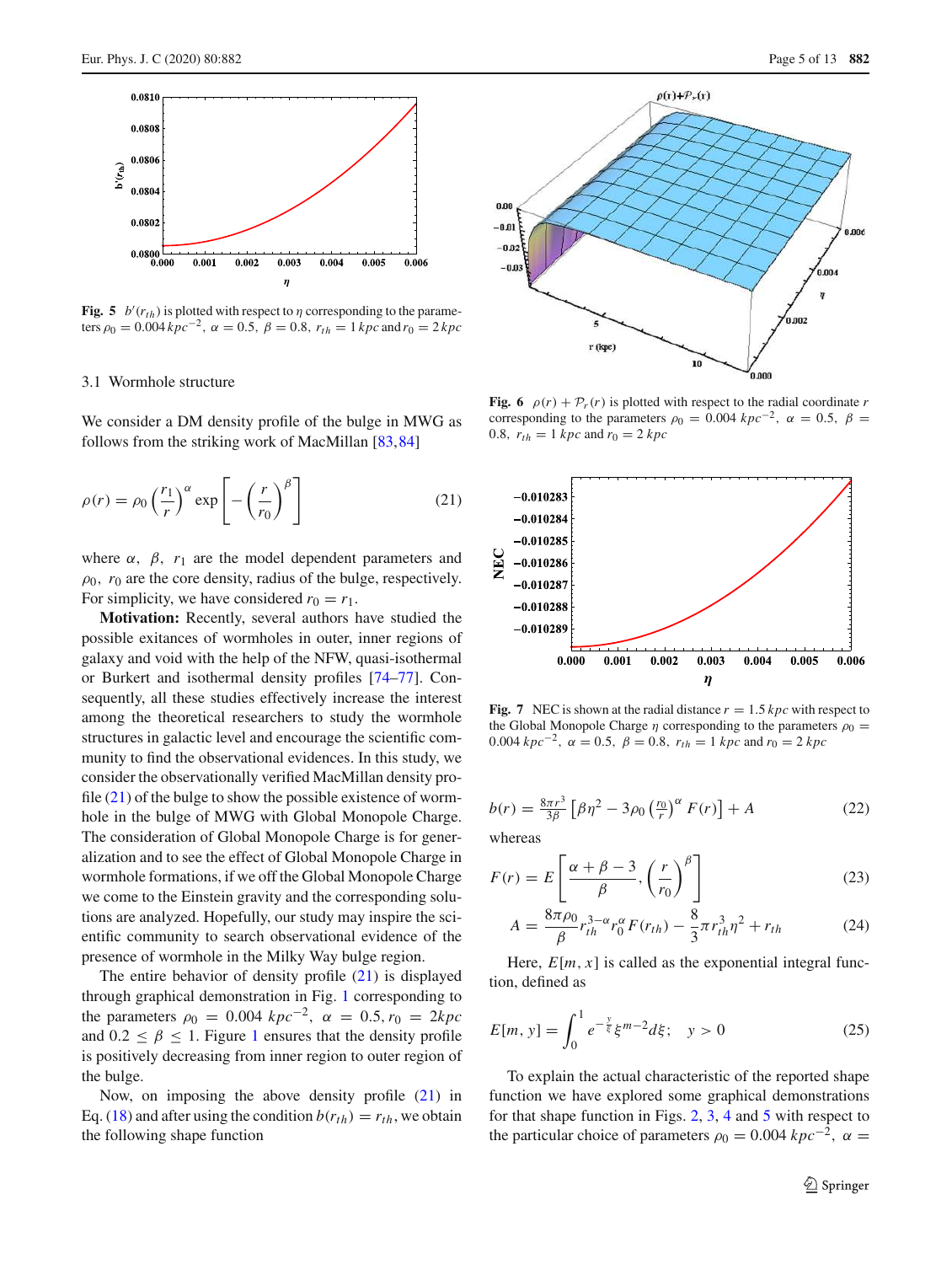0.5  $\beta = 0.8$ ,  $r_{th} = 1$  kpc,  $r_0 = 2$  kpc and the Global Monopole Charge  $0 \le \eta \le 0.006$ . Jusufi [\[87](#page-12-25)] has taken the value of Global Monopole Charge  $\eta = 10^{-5}$  in his study of wormhole with Global Monopole Charge. From this small value of  $\eta$ , we have considered a small range of Global Monopole Charge  $0 \le \eta \le 0.006$  to generate our systems. Figure [2](#page-2-4) shows the exact behavior of shape function against the radial coordinate *r*, it is well-defined and positively increasing in nature after the throat  $r = r_{th} = 1 kpc$ . The obtained shape function is less than the radial coordinate r for  $r > r_{th}$ , clear from Fig. [3.](#page-3-2) Figure [4](#page-3-3) indicates that the flare-out condition is satisfied by our indicated shape function and moreover  $b'(r_{th}) < 1$  for  $0 \le \eta \le 0.006$ , clear from Fig. [5.](#page-4-2) So, based on the DM density profile  $(21)$ , the qualitative features meet all the requirements for the existence of a wormhole and consequently, the reported shape function is perfectly well-fitted to form a wormhole geometry in the bulge region of the MWG. Note that, for  $\eta = 0$  the solution will associate with the Einstein gravity without Global Monopole Charge.

## <span id="page-5-0"></span>3.2 Null energy condition

Here, we are going to be primarily concerned with the null energy condition (NEC) to complete our discussion on the possible formation of wormhole. The violation of NEC is an indispensable condition to hold a wormhole like geometry by the matter content contained in wormhole. In GTR, the NEC is given as  $T_{\mu\nu}v^{\mu}v^{\nu} \ge 0$ ,  $n^{\nu}$  is a null vector, its explicit form is  $\rho(r)+\mathcal{P}_r(r) \geq 0$ . So the NEC is violated if  $\rho(r)+\mathcal{P}_r(r)$ 0. Now, to compute the exact expression of radial pressure  $P_r(r)$  from Eq. [\(19\)](#page-3-1) we need to know redshit function  $f(r)$ . So, to fix the exact expression of the radial pressure  $\mathcal{P}_r(r)$ and check the NEC we shall consider three different redshift functions.

## <span id="page-5-1"></span>3.2.1 Redshift function  $\Phi(r) = 0$

The redshift function  $\Phi(r) = 0$  [\[88\]](#page-12-26) is known as tidal force and being finite it avoids event horizon. According to M. Cataldo etc [\[89](#page-12-27)], there does not exits wormhole solution sustained everywhere by an isotropic perfect fluid corresponding to the tidal force redshift function and hence our assumption of anisotropic matter distribution is appropriate. On imposing the redshift function  $\Phi(r) = 0$  and the shape function given in Eq.  $(22)$  in Eq.  $(19)$  we obtain the following explicit expression of radial pressure

$$
\mathcal{P}_r(r) = \frac{\rho_0}{\beta} F(r) \left(\frac{r_0}{r}\right)^{\alpha} - \frac{A}{8\pi r^3} + \frac{1}{3} \eta^2 \left(\frac{3}{r^2} - 1\right) \tag{26}
$$



<span id="page-5-3"></span>**Fig. 8**  $\rho(r) + \mathcal{P}_r(r)$  is plotted with respect to the radial coordinate *r* corresponding to the parameters  $\rho_0 = 0.004 kpc^{-2}$ ,  $alpha = 0.5$ ,  $\beta =$ 0.8,  $r_{th} = 1 kpc$ ,  $\tau = 2.5$  and  $r_0 = 2 kpc$ 

Figure [6](#page-4-4) ensures that  $\rho(r) + \mathcal{P}_r(r) < 0$  corresponding to the specific choice of parameters  $\rho_0 = 0.004 kpc^{-2}$ ,  $\alpha =$ 0.5,  $\beta = 0.8$ ,  $r_{th} = 1 kpc$ ,  $r_0 = 2 kpc$  and the Global Monopole Charge  $0 \le \eta \le 0.006$ . So, our solution presenting DM content of the bulge violates NEC after the wormhole throat. This proves that the DM contained in the bulge gives fuel to sustain wormhole in the bulge region of the MWG. Moreover, it is clear from Fig. [7](#page-4-5) that the Global Monopole Charge  $\eta$  reduces the probability of violation of NEC near the throat and hence our considered DM density profile and the Global Monopole Charge have the crucial effect on the violation of NEC.

# <span id="page-5-2"></span>3.2.2 *Redshift function*  $\Phi(r) = \frac{7}{r}$

The redshift function  $\Phi(r) = \tau/r$  [\[88](#page-12-26)],  $\tau$  is non zero constnt, is always finite for  $r > 0$  i.e. it does not has any kind of event horizon after the throat radius of wormhole. Here, on the basis of this redshift function we obtain radial pressure from Eq.  $(19)$  as

$$
\mathcal{P}_r(r) = \frac{r_0^{\alpha}}{24\pi\beta r^{4+\alpha}} \Big[ 24\pi\rho_0 F(r) r^3 (r - 2\tau) + \beta \left(\frac{r}{r_0}\right)^{\alpha} \times \Big[ 6A\tau - 3r(A + 2\tau) - 8\pi\eta^2 r^2 \left(r^2 - 2\tau r - 3\right) \Big] \Big]
$$
\n(27)

Here, we also have  $\rho(r)+\mathcal{P}_r(r) < 0$ , clear from Fig. [8](#page-5-3) and hence the NEC is indeed violated by the wormhole containing DM candidate of the bulge. Consequently, the DM content supports wormhole structure. *Here, the Global Monopole Charge* η *is also reducing the probability of violation of NEC near the throat* (*see Fig.* [9\)](#page-6-1).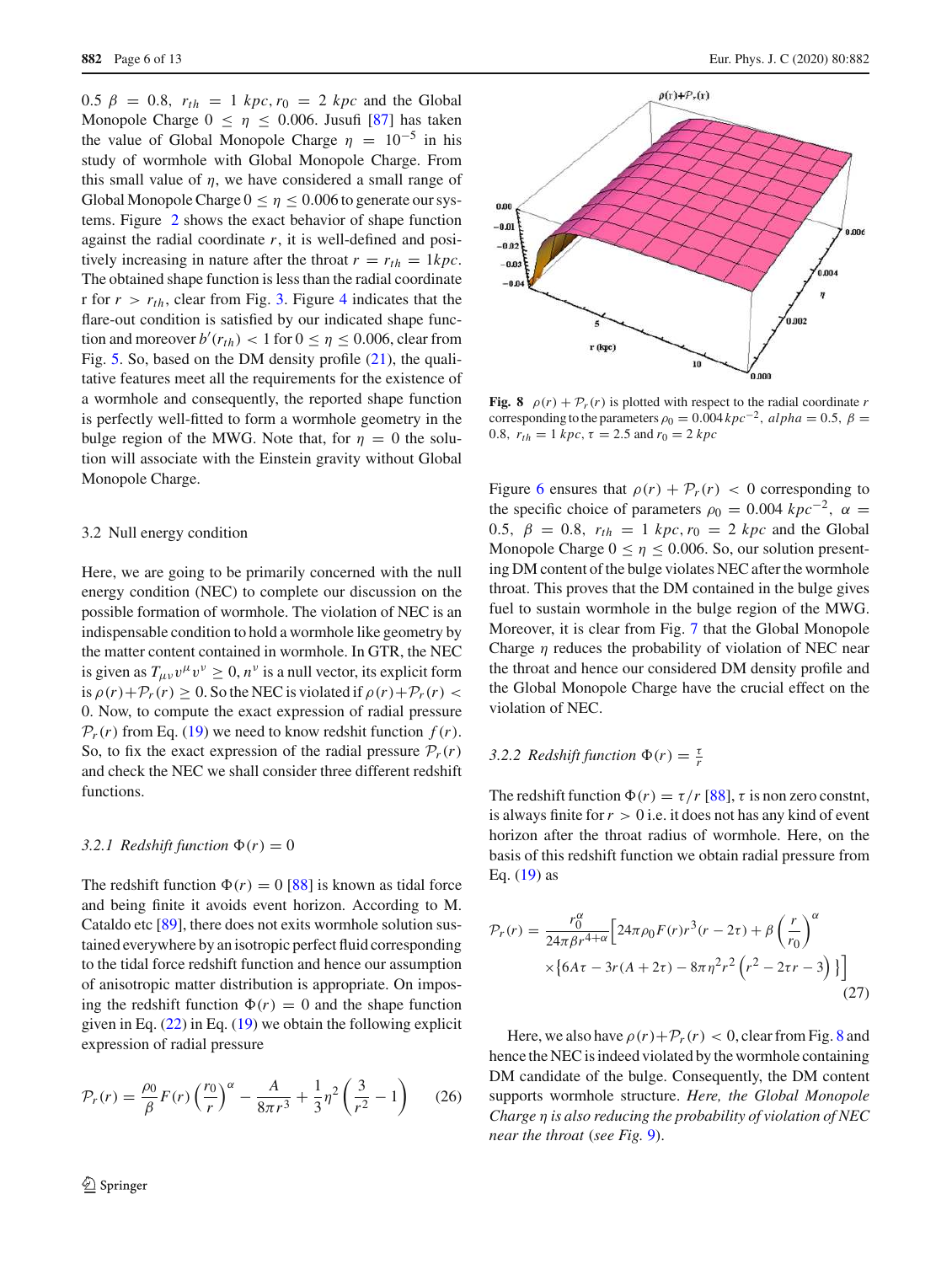

<span id="page-6-1"></span>**Fig. 9** NEC is shown at the radial distance  $r = 1.5$  kpc with respect to the Global Monopole Charge  $\eta$  corresponding to the parameters  $\rho_0 =$ 0.004 *kpc*<sup>−2</sup>, *alpha* = 0.5, *β* = 0.8,  $r_{th}$  = 1 *kpc*, τ = 2.5 and  $r_0 = 2 kpc$ 



<span id="page-6-5"></span>**Fig. 10**  $e^{2\Phi(r)}$  is plotted with respect to the radial coordinate *r* corresponding to the parameters  $C = 0.05$ ,  $j = 1$ ,  $k = 1$ ,  $\delta = 0.1$ , and  $\gamma = 0.001$ 

# <span id="page-6-0"></span>3.2.3 Redshift Function  $\Phi(r)$  from the Flat Rotational *Curve*

<span id="page-6-2"></span>One can know from the Refs. [\[90,](#page-12-28)[91\]](#page-12-29) that for the circular stable geodesic motion in the equatorial plane the tangential velocity can be obtain from from the flat rotation curve as

$$
v^{\phi}(r) = \sqrt{r\Phi'(r)}
$$
\n(28)

One can easily fit the flat rotational curve for DM on using Eq. [\(28\)](#page-6-2). Rahaman et al. [\[75,](#page-12-13)[76\]](#page-12-14) proposed a flat rotational curve profile in the region of the DM as

$$
v^{\phi}(r) = \gamma (1 - e^{-jr}) + \beta r e^{-kr}
$$
 (29)

where  $\gamma$ ,  $\delta$ ,  $k$  and  $j$  are positive parameters.



<span id="page-6-6"></span>**Fig. 11**  $\rho(r) + \mathcal{P}_r(r)$  is plotted with respect to the radial coordinate *r* corresponding to the parameters  $\rho_0 = 0.004 kpc^{-2}$ ,  $\alpha = 0.5$ ,  $\beta =$ 0.8,  $r_{th} = 1 kpc$ ,  $C = 0.05$ ,  $j = 1$ ,  $k = 1$ ,  $\delta = 0.1$ ,  $\gamma = 0.001$  and  $r_0 = 2 kpc$ 

Therefore the redshift function is obtained by imposing Eq. [\(29\)](#page-6-3) in Eq. [\(28\)](#page-6-2) as

<span id="page-6-4"></span>
$$
\Phi(r) = \gamma^2 \{ \ln(r) + 2E[1, jr] - E[1, 2jr] \} + C - \frac{\delta^2 e^{-2ir}}{2i} \times \left[ r + \frac{1}{2i} \right] - 2\delta \gamma e^{-ir} \left[ \frac{1}{i} - \frac{1e^{-jr}}{(i+j)} \right]
$$
(30)

where  $E[x, y]$  is exponential integral function, defined in Eq. [\(25\)](#page-4-6) and *C* is an integration constant. For the above red-shift function [\(30\)](#page-6-4),  $e^{2\Phi(r)}$  is depicted in Fig. [10.](#page-6-5) Similarly, for monitoring the NEC we shall compute the radial pressure from Eq.  $(19)$  using the above redshift function  $(30)$ .

Now, Eq. [\(19\)](#page-3-1) yields the explicit expression of radial pressure by using the redshift function  $(30)$  and the shape function, given in Eq.  $(22)$  as

$$
\mathcal{P}_r(r) = \frac{1}{24\pi r^3 k \beta} \left[ 24\pi r \eta^2 k \beta - 3k\beta A - 8\pi r^3 k \chi_1(r) + 2\delta e^{-2(j+k)r} \left( \frac{r_0}{r} \right)^{\alpha} \left\{ \chi_2(r) - 2k r \gamma e^{(j+k)r} - r e^{2jr} (kr \delta - \delta - 4k\gamma) \right\} \left\{ 24\rho_0 \pi r^3 F(r) -\beta (3(A-r) + 8\pi r^3 \eta^2) \left( \frac{r}{r_0} \right)^{\alpha} \right\} \right]
$$
(31)

whereas

<span id="page-6-3"></span>
$$
\chi_1(r) = \eta^2 \beta - 3\rho_0 F(r) \left(\frac{r_0}{r}\right)^\alpha \tag{32}
$$

$$
\chi_2(r) = k\delta e^{2kr} (e^{2jr} - 2e^{jr}) + k\delta e^{2kr}
$$
\n(33)

Figure [11](#page-6-6) evidently ensures that  $\rho(r) + \mathcal{P}_r(r) < 0$  i.e. the NEC is completely violated after the wormhole throat  $r_{th} = 1 kpc$ . Note that, here, we have taken following values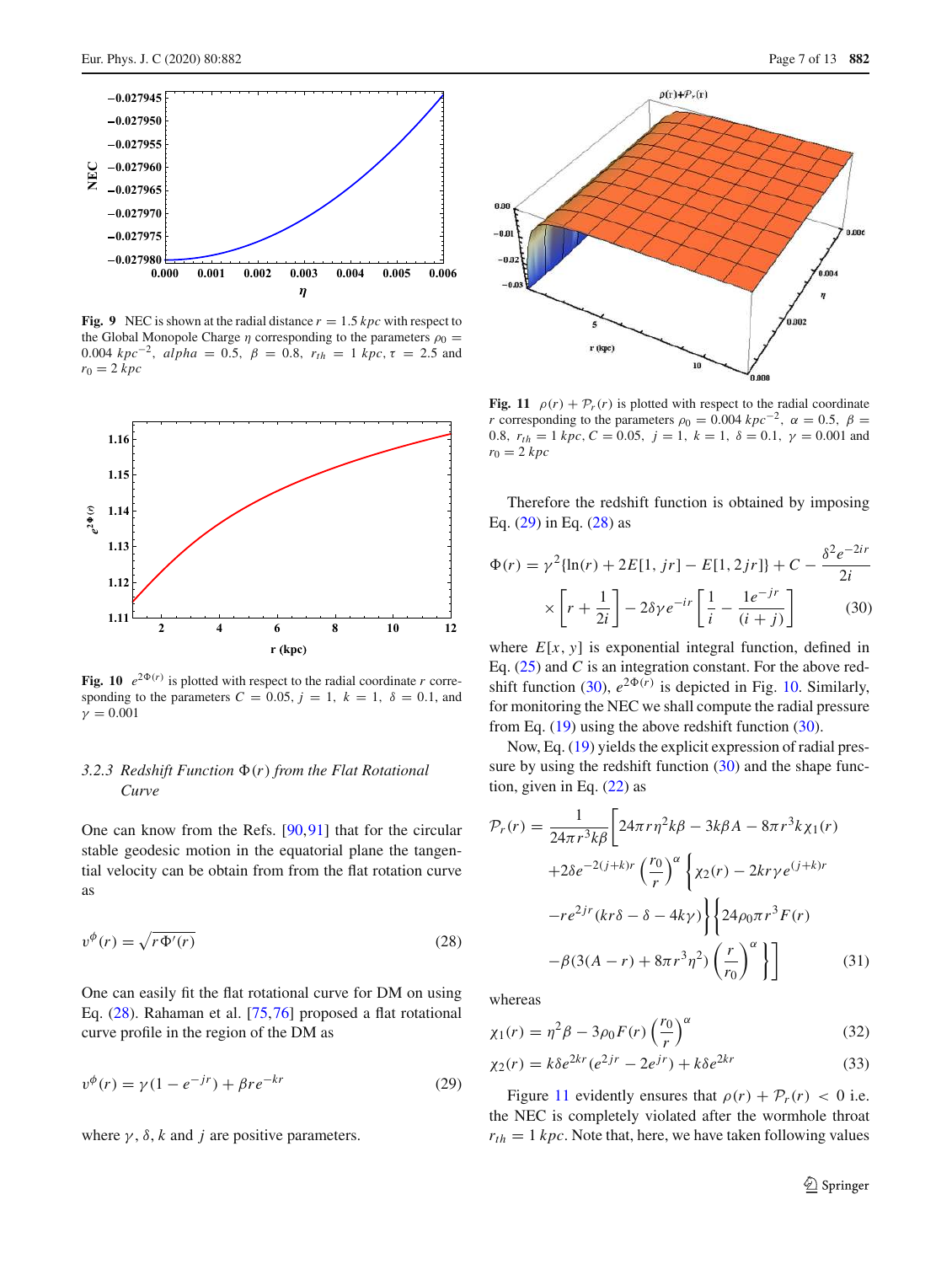

<span id="page-7-1"></span>**Fig. 12** NEC is shown at the radial distance  $r = 1.5$  kpc with respect to the Global Monopole Charge *η* corresponding to the parameters  $\rho_0 =$  $0.004 kpc^{-2}$ ,  $\alpha = 0.5$ ,  $\beta = 0.8$ ,  $r_{th} = 1 kpc$ ,  $C = 0.05$ ,  $j = 1$ ,  $k =$ 1,  $\delta = 0.1$ ,  $\gamma = 0.001$  and  $r_0 = 2 kpc$ 



<span id="page-7-6"></span>**Fig. 13** The embedding diagram of  $z(r)$ 

of parameters  $\rho_0 = 0.004 kpc^{-2}$ ,  $\alpha = 0.5$ ,  $\beta = 0.8$ ,  $r_{th} =$ 1 *kpc*,  $C = 0.05$ ,  $j = 1$ ,  $k = 1$ ,  $\delta = 0.1$ ,  $\gamma = 0.001$  and  $r_0 = 2 kpc$ . So, the DM within the bulge sustains wormhole geometry nicely. Furthermore, the Global Monopole Charge has the same effect on NEC near the wormhole throat, clear from Fig. [12.](#page-7-1)

#### **4 Average null energy condition violating matter**

Here, we are willing to investigate how the total amount of averaged null energy condition (ANEC) violating matter in the spacetime of wormholes depends on the Global Monopole Charge  $\eta$ . The total ANEC violating matter is quantified by the following integral [\[92\]](#page-12-30)

$$
I = \oint {\{\rho(r) + \mathcal{P}_r(r)\}dV} = 2\int_{r_{th}}^{\infty} 4\pi r^2 {\{\rho(r) + \mathcal{P}_r(r)\}dr}
$$
\n(34)

where,  $dV = r^2 \sin \theta dr d\theta d\phi$  and the factor 2 comes for the both mouths of wormhole.

The exact results of the above integral  $(34)$  can not be found explicitly for our solutions due to the presence of complicated forms of exponential and exponential integral functions within the solutions. It is obvious that the dependence of the integral  $(34)$  on  $\eta$  will follow the dependence of the factor  $r^2\{\rho(r) + \mathcal{P}_r(r)\}\$  on  $\eta$  near the wormholes throat. For that reason, we will analyze the fact with respect to the factor  $r^2 {\rho(r) + \mathcal{P}_r(r)}$ . Now, interestingly, we obtain the same value of  $r^2\{\rho(r)+\mathcal{P}_r(r)\}\$  for each of our wormhole solutions near the wormhole throat as

$$
r^{2}\{\rho(r) + \mathcal{P}_{r}(r)\}|_{r \to r_{th}} = \eta^{2} - \frac{1}{8\pi} + \rho_{0}r_{th}^{2}\left(\frac{r_{0}}{r_{th}}\right)^{\alpha}
$$

$$
\times \exp\left[-\left(\frac{r_{th}}{r_{0}}\right)^{\beta}\right]
$$
(35)

The above result shows that it depends on the several parameters  $\rho_0$ ,  $r_0$ ,  $r_{th}$ ,  $\alpha$ ,  $\beta$  and the Global Monopole Charge *η*. If we kept fixed the parameters  $\rho_0$ ,  $r_0$ ,  $r_{th}$ ,  $\alpha$ ,  $\beta$ then  $\eta$  plays a significant role in it and it will reduce for reducing values of  $\eta$ . Consequently, the total amount of ANEC violating matter in the wormhole spacetime depends on  $\eta$ and can be reduced and minimized with reducing values of η.

# <span id="page-7-0"></span>**5 Embedding surface and proper radial distance of wormhole**

<span id="page-7-3"></span>The embedding surface of the wormhole is denoted by the function  $z(r)$  and given by the following differential equation [\[1](#page-11-0)]

$$
\frac{dz(r)}{dr} = \pm \left(\frac{r}{b(r)} - 1\right)^{-\frac{1}{2}}\tag{36}
$$

It is noted that for the above equation  $\frac{dz(r)}{dr}$  does not converse at the throat of the wormhole as  $b(r_{th}) = r_{th}$  and it concludes that the embedding surface indeed becomes vertical at the wormhole throat. The differential equation [\(36\)](#page-7-3) gives the following integral expression for the embedding surface  $z(r)$ 

<span id="page-7-4"></span><span id="page-7-2"></span>
$$
z(r) = \pm \int_{r_{th}^{+}}^{r} \left(\frac{r}{b(r)} - 1\right)^{-\frac{1}{2}}
$$
 (37)

<span id="page-7-5"></span>Also, the proper radial distance of wormhole is defined as

$$
l(r) = \pm \int_{r_{th}^{+}}^{r} \left(1 - \frac{b(r)}{r}\right)^{-\frac{1}{2}}
$$
 (38)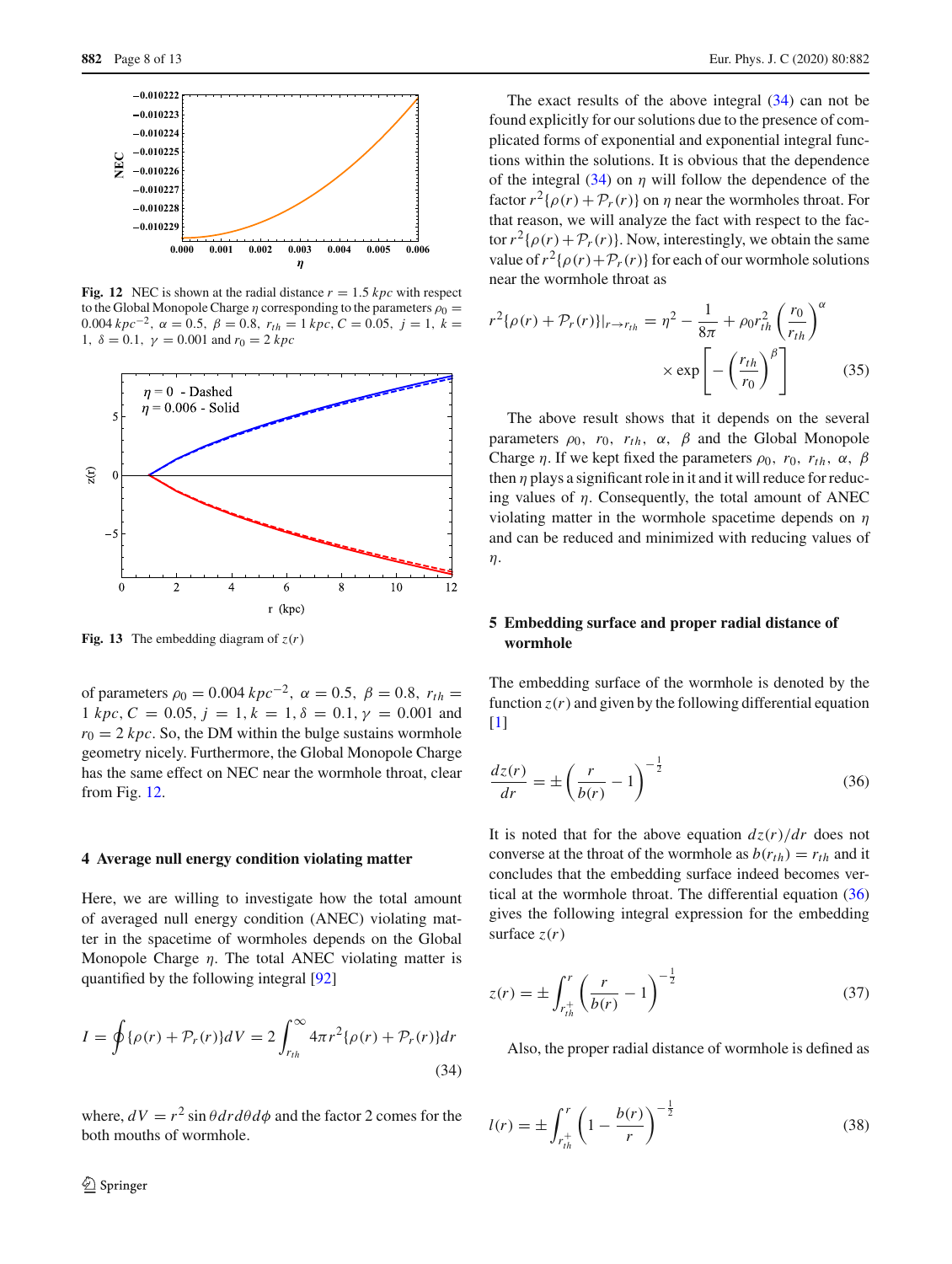

<span id="page-8-1"></span>**Fig. 14** The diagram of proper radial length  $l(r)$ 



<span id="page-8-2"></span>**Fig. 15** The full visual diagram of wormhole

where  $r_{th}^+$  is an arbitrary nearest distance of the throat from right hand side.

Now, one can see that our reported shape function given in Eq.  $(22)$  is complicated one due to the presence of exponential integral function  $E[x, y]$  in it. Therefore, we can not solve the above integrals provided in Eqs.  $(37)$  and  $(38)$  using the analytical technique. But to know the behavior of  $z(r)$ and  $l(r)$  we have performed the numerical technique on the integrals Eqs. [\(37\)](#page-7-4) and [\(38\)](#page-7-5) using the Mathematica software. Both the numerical integrations are done by fixing a particular value of lower limit  $r_{th}^+ = 1.1$  *kpc* and by changing the upper limit. The corresponding obtained values of  $z(r)$  and  $l(r)$  are provided in Table [1](#page-10-0) for selected some upper limit of integration. The diagrams of embedding surface  $z(r)$  and radial proper distance  $l(r)$  of 4-dimensional wormhole have been depicted in Figs. [13](#page-7-6) and [14,](#page-8-1) respectively. Note that, to draw the diagrams for  $z(r)$  and  $l(r)$  we have taken a very small step length of the integration. Now, if we rotted the embedding diagram of  $z(r)$  about the *Z*-axis then we get the full visualization picture of 4D wormhole. For our solution, the full visualization diagram of 4D wormhole is given in Fig. [15.](#page-8-2)

### <span id="page-8-0"></span>**6 Matching to the external Schwarzschild solution**

Matching concept is needed whenever wormhole is not asymptotically flat. For the asymptotical flat wormhole geometry  $b(r)/r \rightarrow 0$  and  $e^{2\Phi(r)}$  tends to unity as  $r \rightarrow$  $\infty$ . For the choice of the values of parameter  $\rho_0$  = 0.004  $kpc^{-2}$ ,  $\alpha = 0.5$ ,  $\beta = 0.8$ ,  $r_{th} = 1$   $kpc$ ,  $r_0 = 2$   $kpc$ , we can see from the Fig. [3](#page-3-2) that the  $b(r)/r$  tends to zero as  $r \to \infty$  for the zero Global Monopole Charge  $\eta$ . More specifically, for those values of parameters we obtain the redshift function from Eq. [\(22\)](#page-4-3) as  $b(r) = \frac{1}{r} [3.22628 -$ 0.177715*r*<sup>2.5</sup> *E*[−2.125, 0.574349*r*<sup>0.8</sup>]], which tends to zero as *r* tends to infinity(One can see using Mathematica software). Also, only for the first two choices of redshift functions  $e^{2\Phi(r)}$  tends to unity as  $r \to \infty$ . So, only these two redshift functions associated with zero Global Monopole Charge provide asymptotically flat wormholes. But for positive values of  $\eta$ ,  $b(r)/r$  does not approach zero, clear from Fig. [3](#page-3-2) and hence in this case wormhole is not asymptotically flat, also for third choice of  $\Phi(r)$  *e*<sup>2 $\Phi(r)$ </sup> does not tend to unity as  $r \rightarrow \infty$  (see Fig. [10\)](#page-6-5). The wormhole must, therefore, be cut off at some  $\mathcal{R} > r_s$ , Schwarzschild radius and joined to the external Schwarzschild vacuum solution.

Now, let us consider the Schwarzschild line element

$$
ds^{2} = -\left(1 - \frac{2M}{r}\right)dt^{2} + \left(1 - \frac{2M}{r}\right)^{-1}dr^{2} + r^{2}(d\theta^{2} + \sin^{2}\theta d\phi^{2}),
$$
\n(39)

where *M* represents the mass of wormhole. Now, directly we get  $b(R) = 2M$ . Next, there is an arbitrary constant *C* in the expression of redshift function [\(30\)](#page-6-4) and we have to choose the value of this constant *C* in such a way that  $\Phi(\mathcal{R}) = \frac{1}{2} \ln(1 - 2M/\mathcal{R})$ . This condition gives the value of *C* as

$$
C = \frac{1}{2}\ln(1 - 2M/R) + \frac{\delta^2 e^{-2i\mathcal{R}}}{2i} \left[\mathcal{R} + \frac{1}{2i}\right] + 2\delta\gamma
$$
  

$$
\times e^{-i\mathcal{R}} \left[\frac{1}{i} - \frac{1e^{-j\mathcal{R}}}{(i+j)}\right] - \gamma^2 \left\{\ln(r) + 2E[1, j\mathcal{R}] - E[1, 2j\mathcal{R}]\right\}
$$
(40)

Then the wormhole representing line element becomes

$$
ds^{2} = -e^{2\Phi(r)}dt^{2} + \left(1 - \frac{b(r)}{r}\right)^{-1}dr^{2} + r^{2}(d\theta^{2} + \sin^{2}\theta \, d\phi^{2}), \quad \text{for} \quad r < \mathcal{R} \tag{41}
$$

and

$$
ds^{2} = -\left(1 - \frac{b(\mathcal{R})}{r}\right)dt^{2} + \left(1 - \frac{b(\mathcal{R})}{r}\right)^{-1}dr^{2}
$$

$$
+r^{2}(d\theta^{2} + \sin^{2}\theta \, d\phi^{2}), \text{ for } r \geq \mathcal{R}.
$$
 (42)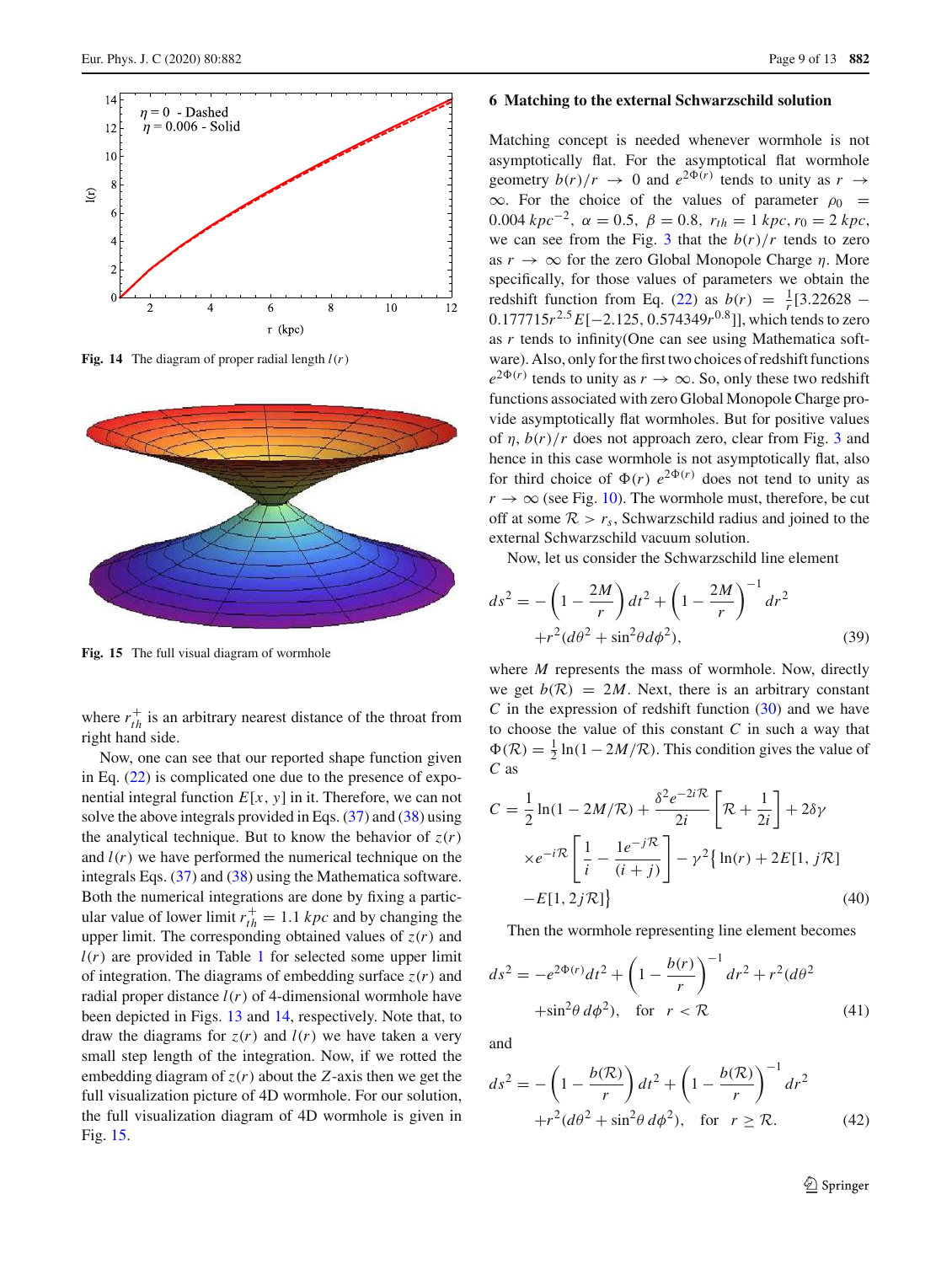

<span id="page-9-3"></span>**Fig. 16** Two forces are plotted with respect to the radial coordinate *r* corresponding to the parameters  $\eta = 0.003$ ,  $\rho_0 = 0.004$   $kpc^{-2}$ ,  $\alpha =$ 0.5,  $\beta = 0.8$ ,  $r_{th} = 1$  *kpc* and  $r_0 = 2$  *kpc* 



<span id="page-9-4"></span>**Fig. 17** Three forces are plotted with respect to the radial coordinate *r* corresponding to the parameters  $\eta = 0.003$ ,  $\rho_0 = 0.004$   $kpc^{-2}$ ,  $\alpha =$ 0.5,  $β = 0.8$ ,  $r_{th} = 1$  *kpc*,  $r_0 = 2$  *kpc* along with  $τ = 2.5$  and *C* = 0.05,  $j = 1$ ,  $k = 1$ ,  $\delta = 0.1$ ,  $\gamma = 0.001$ , respectively

### **7 Equilibrium condition**

The equilibrium position can be occurred by satisfying the generalized  $Tolman-Oppenheimer-Volkoff$  (TOV) equation. The generalized TOV equation is given as:

$$
-\frac{M_g(r)(\rho + \mathcal{P}_r)}{r}e^{\{\nu(r) - \lambda(r)\}/2} - \frac{d\mathcal{P}_r}{dr} + \frac{2}{r}(\mathcal{P}_t - \mathcal{P}_r) = 0,
$$
\n(43)

where  $v(r) = 2\Phi(r)$ ,  $\lambda(r) = -\log(1 - b(r)/r)$  and  $M_g(r)$ stands for the effective gravitational mass from the throat of wormhole to some radius *r* and is obtained from *T olman*-*W hittaker* formula and the Einstein field equations as:

$$
M_g(r) = \frac{1}{2} r e^{\{\lambda(r) - \nu(r)\}/2} \nu'.
$$
 (44)

The TOV equation  $(43)$  reduces on using the value of  $M<sub>g</sub>(r)$  from Eq. [\(44\)](#page-9-2) as

$$
-\frac{v'(r)}{2}\{\rho(r)+\mathcal{P}_r(r)\}-\frac{d\mathcal{P}_r(r)}{dr}+\frac{2}{r}\{\mathcal{P}_t(r)-\mathcal{P}_r(r)\}=0.
$$
\n(45)

The above equation can also be represented as

$$
F_g(r) + F_h(r) + F_a(r) = 0,
$$
\n(46)

where  $F_g(r) = -\frac{v'(r)}{r^2}$  $\frac{r}{2}$   $\{\rho(r)+\mathcal{P}_r(r)\}\$ is termed gravitational force,  $F_h(r) = -\frac{d\tilde{P}_r(r)}{dr}$ , is termed as hydrostatics force and  $F_a(r) = \frac{2}{r} {\mathcal{P}_t(r) - \mathcal{P}_r(r)}$  is termed as anisotropic force. For the tidal force redshift function  $\Phi(r) = 0$ , the gravitational force  $F_g(r)$  becomes zero and in this case, the equilibrium stage of the wormhole is achieved due to the combined effect of hydrostatic force and anisotropic force (see Fig. [16\)](#page-9-3). Figure [17](#page-9-4) ensures that the systems corresponding to the redshift functions  $\Phi(r) = \tau/r$  and obtained from flat rotational curve are balanced by the simultaneous action of  $F_g(r)$ ,  $F_h(r)$  and  $F_a(r)$ . It is noted that, in the case of redshift functions obtained from the flat ration curve, the gravitational force  $F_g(r)$  is too small (see Fig. [17\)](#page-9-4). Here, one can say that the anisotropic force within the anisotropic medium plays as a catalyst to achieve the equilibrium for each of reported wormhole systems.

## <span id="page-9-0"></span>**8 Discussions and conclusion**

In this article, we have manifested the existence of wormhole in the bulge of the MWG on the basis of dark DM density profile and Global Monopole Charge. As have mentioned in introduction part that the possible existence wormholes in the galactic halo region has already been successfully discussed on the basis the NFW, Universal Rotation Curve, Isothermal and Void density profiles. In our study, we have considered an observationally motivated DM density profile of the bulge followed from MacMillan [\[83,](#page-12-21)[84\]](#page-12-22) in the following form

<span id="page-9-1"></span>
$$
\rho(r) = \rho_0 \left(\frac{r_0}{r}\right)^{\alpha} \exp\left[-\left(\frac{r}{r_0}\right)^{\beta}\right]
$$
\n(47)

<span id="page-9-2"></span>The behavior of this density profile is shown in Fig. [1](#page-2-3) corresponding to the suitable values of parameters  $\rho_0$  = 004  $kpc^{-2}$ ,  $\alpha = 0.5$ ,  $r_0 = 2(kpc)$  and  $0.2 \le \beta \le 1$ , which shows that this profile is positively decreasing against the radial coordinate *r*. The characteristic of our reported shape function corresponding to the above density profile is displayed in Figs. [2,](#page-2-4) [3,](#page-3-2) [4](#page-3-3) and [5.](#page-4-2) Figure [2](#page-2-4) ensures that the shape function positive and incresing in behavior while Fig. [3](#page-3-2) indicates that the shape function is less than the radial coordinate *r* after the wormhole throat. Moreover, the shape function satisfies the flare-out condition, clear from Figs. [4](#page-3-3)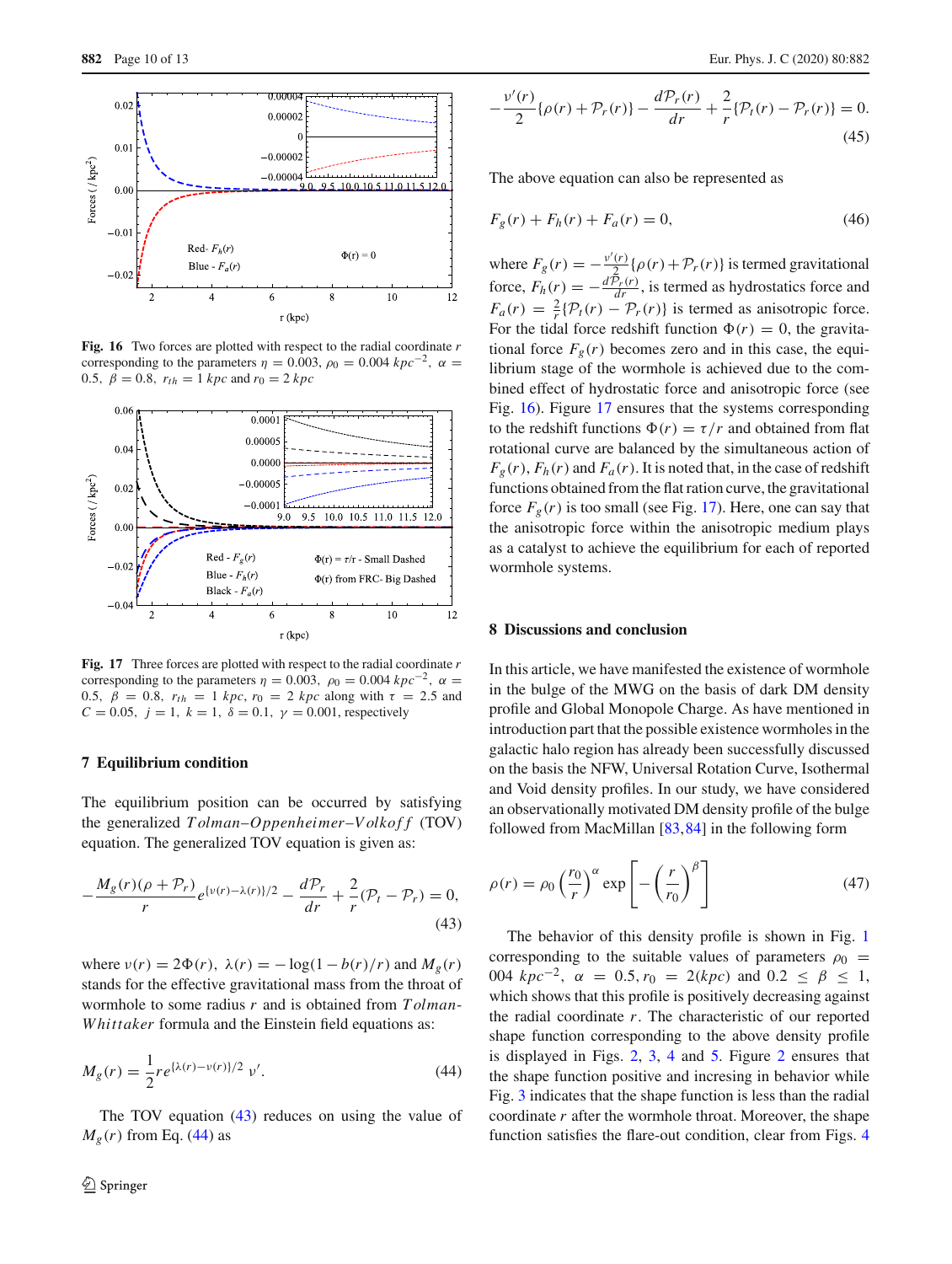| . <b>.</b> .<br>$\cdots$ , $\cdots$<br>$\cdots$ , $\cdots$<br>$-0.5$ $-0.5$ |                       |                           |                        |                       |                        |                        |
|-----------------------------------------------------------------------------|-----------------------|---------------------------|------------------------|-----------------------|------------------------|------------------------|
| r(kpc)                                                                      | $z(r)$ for $\eta = 0$ | $z(r)$ for $\eta = 0.003$ | $z(r)$ for $n = 0.006$ | $l(r)$ for $\eta = 0$ | $l(r)$ for $n = 0.003$ | $l(r)$ for $n = 0.006$ |
| 1.2                                                                         | 0.275766              | 0.275811                  | 0.275945               | 0.293479              | 0.293521               | 0.293647               |
| 2                                                                           | 1.47495               | 1.47538                   | 1.47665                | 1.74138               | 1.74173                | 1.74279                |
| 3                                                                           | 2.44493               | 2.44621                   | 2.45006                | 3.13549               | 3.13644                | 3.13927                |
| 4                                                                           | 3.25502               | 3.25784                   | 3.26631                | 4.42264               | 4.42454                | 4.43028                |
| 5                                                                           | 3.99152               | 3.99678                   | 4.01261                | 5.66464               | 5.66800                | 5.67812                |
| 6                                                                           | 4.68299               | 4.69185                   | 4.71849                | 6.88046               | 6.88587                | 6.90219                |
| 7                                                                           | 5.34154               | 5.35537                   | 5.39696                | 8.07785               | 8.08599                | 8.11064                |
| 8                                                                           | 5.97311               | 5.9935                    | 6.05487                | 9.26061               | 9.27227                | 9.30766                |
| 9                                                                           | 6.58101               | 6.60981                   | 6.69648                | 10.43091              | 10.4469                | 10.4958                |
| 10                                                                          | 7.16741               | 7.20668                   | 7.32486                | 11.59021              | 11.6115                | 11.6768                |
| 11                                                                          | 7.73386               | 7.78594                   | 7.94256                | 12.73951              | 12.7672                | 12.8522                |
| 12                                                                          | 8.28169               | 8.34914                   | 8.55184                | 13.87973              | 13.9149                | 14.0232                |
|                                                                             |                       |                           |                        |                       |                        |                        |

<span id="page-10-0"></span>**Table 1** Some specific numerical values of the embedding surface  $z(r)$  and proper radial distance  $l(r)$  corresponding to the parameters  $\rho_0 =$ 0.004 *kpc*<sup>−2</sup>, α = 0.5, β = 0.8,  $r_{th}^+$  = 1.1 *kpc*,  $r_0$  = 2 *kpc* along with  $η$  = 0, 0.003 and 0.006, respectively

and [5.](#page-4-2) Therefore, our presenting shape function satisfies all the fundamental criterions to hold wormhole like geometry. It is well-known that the solution of Einstein field equations would sustain wormhole by violating of the null energy condition(NEC). Here, we have checked the NEC by considering three different redshift functions, a tidal force, a rational redshift functions and the redshift function obtained from the flat rotational curve. One can see that  $e^{\Phi(r)}$  s are finite for the first two choices of redshift functions and for third choice of redshift function of  $e^{\Phi}(r)$  is demonstrated in Fig. [10,](#page-6-5) which is regular for  $r \geq r_{th}$ . Therefore, all these redshift functions fulfil the condition to present the traversable wormholes. For each of these redshift functions respective model violates the NEC(see Figs. [6,](#page-4-4) [8,](#page-5-3) [11\)](#page-6-6). Consequently, the bulge DM content of MWG plays as the suitable candidate to harbor wormhole. Moreover, for each of respective considered redshift function, the probability of violation of NEC near the throat reduces whenever the Global Monopole Charge increases (see Figs. [7,](#page-4-5) [9](#page-6-1) and [12\)](#page-7-1) and hence our considered DM density profile and the Global Monopole Charge have the crucial effect on the violation of NEC. The total reducing amount of ANEC violating matter in the wormhole spacetime depends on the reducing values of Global Monopole Charge  $\eta$ . The values of the embedding surface  $z(r)$  and proper radial distance  $l(r)$  are calculated by applying numerical technique corresponding to  $\rho_0 = 0.004 \; kpc^{-2}$ ,  $\alpha = 0.5$ ,  $\beta =$ 0.8,  $r_{th}^+ = 1.1$  *kpc*,  $r_0 = 2$  *kpc* along with  $\eta = 0$ , 0.003 and 0.006, respectively and provided in Table [1.](#page-10-0) The sketches for  $z(r)$  and  $l(r)$  are shown in Figs. [13](#page-7-6) and [14,](#page-8-1) respectively corresponding to  $\eta = 0$ , and 0.006. The full visualization diagram is obtained by rotating  $z(r)$  about the *Z*-axis, for our model it is shown in Fig. [15.](#page-8-2) The reported shape function satisfies all the essential conditions mentioned in Sect. [2](#page-1-0) to present the traversable wormhole (see Figs. [2,](#page-2-4) [3,](#page-3-2) [4,](#page-3-3) [5\)](#page-4-2). One can see that the first two choices of redshift functions are definitely welldefined and regular for  $r \geq r_{th}$  and third redshift function is also regular and well-defined, shown in Fig. [10.](#page-6-5) Consequently, the wormholes are traversable in nature. We want to mention here that for the first two choices of redshift functions our solutions present asymptotically flat wormholes on the absence of Global Monopole Charge  $\eta$  while positive  $\eta$ i.e. the presence of Global Monopole Charge provides non asymptotically flat wormhole like geometry (see Fig. [3\)](#page-3-2). So, for our model, the Global Monopole Charge  $\eta$  plays an important role on the asymptotical flatness of wormhole. Moreover, the non asymptotically flat wormhole is matched with the external Schwarzschild vacuum solution at the certain radial distance  $r = \mathcal{R} > r_s$ , Schwarzschild radius. The equilibrium positions are also analyzed for the reported solutions. The gravitational force  $F_g(r)$  becomes zero for the tidal force redshift function  $\Phi(r) = 0$ , and in this case, the equilibrium stage of the wormhole is maintained due to the combined effect of hydrostatic force and anisotropic force, clear from Fig. [16.](#page-9-3) Figure [17](#page-9-4) shows that the wormhole structures corresponding to the redshift functions  $\Phi(r) = \tau/r$  and obtained from flat rotational curve are balanced by the simultaneous action of three foreces  $F_g(r)$ ,  $F_h(r)$  and  $F_a(r)$ . Moreover, for the redshift functions obtained from the flat ration curve, the gravitational force  $F_g(r)$  becomes too small (see Fig. [17\)](#page-9-4). Here, one can see that the anisotropic force within the anisotropic medium plays as a catalyst to achieve the equilibrium for each of the wormhole structure. Recently, several proposals are suggested for observing wormholes. Event Horizon Telescope (EHT) has observed the black hole (BH) shadow that has opened a new direction of the tests of gravity in the strong field regime and that includes the probes of violations of the no-hair theorem [\[93\]](#page-12-31). It is argued that some black hole solutions was found to effectively mimic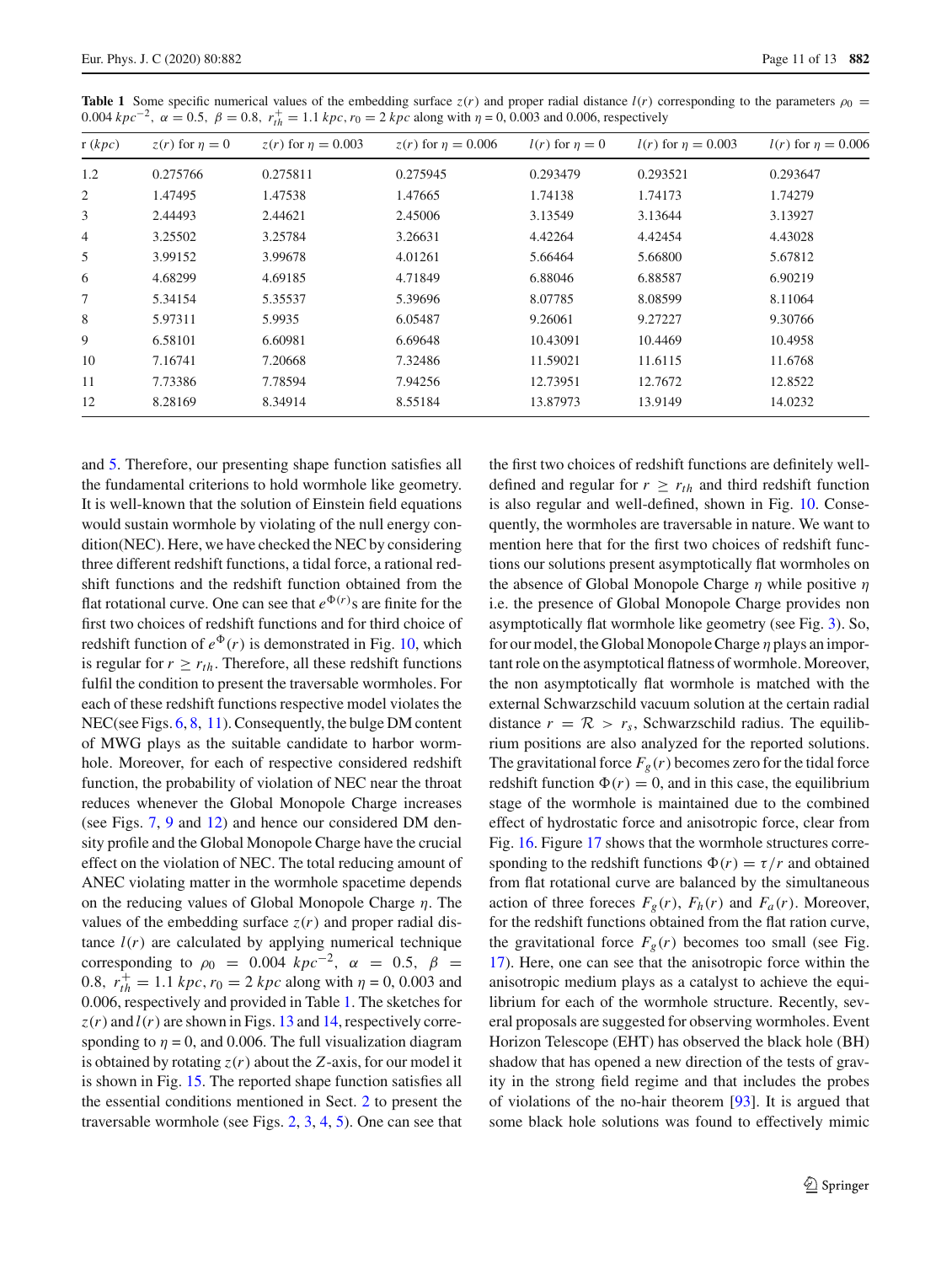a wormhole and the BH shadow probes the geometry of space-time in the vicinity of the event horizon. The search of the iron  $K\alpha$  line profiles emitted from probable accretion disks nearby the traversable wormholes (using X-ray reflection spectroscopy) may a possible proof of the presence of astrophysical wormholes in active galactic nuclei [\[94\]](#page-12-32). It is known that a traversable wormhole easily connects two different spacetimes. De-Chang Dai et al. [\[95](#page-12-33)] proposed that the objects circulating in a neighborhood of a wormhole in one space should affect the objects propagating in the other space. In this way, wormholes may be observed.

Finally, we can say that our solution seems entirely possible existence of wormholes in the bulge of the Milky Way galaxy. So, our study may inspire the scientific community to search observational evidence of the presence of wormhole in the Milky Way bulge region.

**Acknowledgements** Farook Rahaman would like to thank the authorities of the Inter-University Centre for Astronomy and Astrophysics, Pune, India for providing the research facilities. Susmita Sarkar is grateful to UGC (Grant no.: 1162/(sc) (CSIR-UGC NET , DEC 2016)), Govt. of India for financial support respectively. This work is a part of the project submitted by FR in SERB under MATRICS. We are very thankful to the reviewer for his valuable suggestions.

**Data Availability Statement** This manuscript has no associated data or the data will not be deposited. [Authors' comment: We have not used any data in this paper. All the figures in this paper are generated analytically and numerically using Mathematica.]

**Open Access** This article is licensed under a Creative Commons Attribution 4.0 International License, which permits use, sharing, adaptation, distribution and reproduction in any medium or format, as long as you give appropriate credit to the original author(s) and the source, provide a link to the Creative Commons licence, and indicate if changes were made. The images or other third party material in this article are included in the article's Creative Commons licence, unless indicated otherwise in a credit line to the material. If material is not included in the article's Creative Commons licence and your intended use is not permitted by statutory regulation or exceeds the permitted use, you will need to obtain permission directly from the copyright holder. To view a copy of this licence, visit [http://creativecomm](http://creativecommons.org/licenses/by/4.0/) [ons.org/licenses/by/4.0/.](http://creativecommons.org/licenses/by/4.0/)

Funded by SCOAP<sup>3</sup>.

### **References**

- <span id="page-11-0"></span>1. M.S. Morris, K.S. Thorne, Am. J. Phys. **56**, 395 (1988)
- <span id="page-11-1"></span>2. M.S. Morris, K.S. Thorne, U. Yurtsever, Phys. Rev. Lett. **61**, 1446 (1988)
- <span id="page-11-2"></span>3. D. Hochberg, M. Visser, Phys. Rev. D **56**, 4745 (1997)
- 4. D. Hochberg, M. Visser, Phys. Rev. Lett. **81**, 746 (1998)
- <span id="page-11-3"></span>5. D. Hochberg, M. Visser, Phys. Rev. D **58**, 044021 (1998)
- <span id="page-11-4"></span>6. A. Einstein, N. Rosen, Phys. Rev. **48**, 73 (1935)
- <span id="page-11-5"></span>7. H.G. Elis, J. Math. Phys. **14**, 104 (1973)
- <span id="page-11-6"></span>8. H.A. Shinkai, S.A. Hayward, Phys. Rev. D **66**, 044005 (2002)
- <span id="page-11-7"></span>9. C. Maccone, J. Br. Interplanet. Soc. **48**, 453 (1995)
- <span id="page-11-8"></span>10. M. Visser, Phys. Rev. D **41**, 1116 (1990)
- <span id="page-11-9"></span>11. G. Clement, Gen. Relativ. Gravit. **16**, 131 (1984)
- 12. E.I. Guendelman, Gen. Relativ. Gravit. **23**, 1415 (1991)
- 13. S.W. Kim, Phys. Lett. A **166**, 13 (1992)
- 14. G. Clement, Phys. Rev. D **50**, 7119 (1994)
- 15. E. Poisson, M. Visser, Phys. Rev. D **52**, 7318 (1995)
- 16. D. Hochberg, A. Popov, S.V. Sushkov, Phys. Rev. Lett. **78**, 2050 (1997)
- 17. S.W. Kim, H. Lee, Phys. Rev. D **63**, 064014 (2001)
- 18. S.V. Sushkov, S.W. Kim, Class. Quantum Gravity **19**, 4909 (2002)
- 19. J.P.S. Lemos, F.S.N. Lobo, S. Quinet de Oliveira, Phys. Rev. D **68**, 064004 (2003)
- 20. K.A. Bronnikov, S.W. Kim, Phys. Rev. D **67**, 064027 (2003)
- 21. F.S.N. Lobo, Phys. Rev. D **71**, 084011 (2005)
- 22. R. Garattini, F.S.N. Lobo, Class. Quantum Gravity **24**, 2401 (2007)
- 23. K.A. Bronnikov, J.P.S. Lemos, Phys. Rev. D **79**, 104019 (2009)
- 24. F.S.N. Lobo, M.A. Oliveira, Phys. Rev. D **80**, 104012 (2009)
- 25. E.I. Guendelman, A. Kaganovich, E. Nissimov, S. Pacheva, Fortsch. Phys. **57**, 566 (2009)
- 26. E.I. Guendelman, A. Kaganovich, E. Nissimov, S. Pacheva, Int. J. Mod. Phys. A **25**, 1405 (2010)
- 27. E.I. Guendelman, Int. J. Mod. Phys. D **19**, 1357 (2010)
- 28. K.A. Bronnikov, M.V. Skvortsova, A.A. Starobinsky, Gravit. Cosmol. **16**, 216 (2010)
- 29. E. Guendelman, A. Kaganovich, E. Nissimov, S. Pacheva, Int. J. Mod. Phys. A **26**, 5211 (2011)
- 30. N. Montelongo Garcia, F.S.N. Lobo, Class. Quantum Gravity **28**, 085018 (2011)
- 31. C.G. Boehmer, T. Harko, F.S.N. Lobo, Phys. Rev. D **85**, 044033 (2012)
- 32. F. Rahaman, S. Islam, P.K.F. Kuhfittig, S. Ray, Phys. Rev. D **86**, 106010 (2012)
- 33. J. Maldacena, L. Susskind, Fortsch. Phys. **61**, 781 (2013)
- 34. M. Jamil, F. Rahaman, R. Myrzakulov, P.K.F. Kuhfittig, N. Ahmed, U.F. Mondal, J. Korean Phys. Soc. **65**, 917 (2014)
- 35. J.C. Baez, J. Vicary, Class. Quantum Gravity **31**, 214007 (2014)
- 36. M. Halilsoy, A. Ovgun, S.H. Mazharimousavi, Eur. Phys. J. C **74**, 2796 (2014)
- 37. P. Bhar, F. Rahaman, Eur. Phys. J. C **74**, 3213 (2014)
- 38. I. Sakalli, A. Ovgun, Eur. Phys. J. Plus **130**, 110 (2015)
- 39. I. Sakalli, A. Ovgun, Astrophys. Space Sci. **359**, 32 (2015)
- 40. T. Harko, F.S.N. Lobo, M.K. Mak, S.V. Sushkov, Mod. Phys. Lett. A **30**, 1550190 (2015)
- 41. M. Kord Zangeneh, F.S.N. Lobo, M.H. Dehghani, Phys. Rev. D **92**, 124049 (2015)
- 42. F. Rahaman, I. Karar, S. Karmakar, S. Ray, Phys. Lett. B **746**, 73 (2015)
- 43. M. Cataldo, L. Liempi, P. Rodriguez, Phys. Rev. D **91**, 124039 (2015)
- 44. M. Cataldo, L. Liempi, P. Rodriguez, Phys. Lett. B **757**, 130 (2016)
- 45. A. Ovgun, M. Halilsoy, Astrophys. Space Sci. **361**, 214 (2016)
- 46. A. Ovgun, Eur. Phys. J. Plus **131**, 389 (2016)
- 47. P. Bhar, F. Rahaman, T. Manna, A. Banerjee, Eur. Phys. J. C **76**, 708 (2016)
- 48. F. Rahaman, N. Paul, A. Banerjee, S.S. De, S. Ray, A.A. Usmani, Eur. Phys. J. C **76**, 246 (2016)
- 49. M. Cataldo, L. Liempi, P. Rodriguez, Eur. Phys. J. C **77**, 748 (2017)
- 50. M. Cataldo, F. Orellana, Phys. Rev. D **96**, 064022 (2017)
- 51. M.G. Richarte, I.G. Salako, J.P. Morais Graca, H. Moradpour, A. Ovgun, Phys. Rev. D **96**, 084022 (2017)
- 52. A. Ovgun, K. Jusufi, Eur. Phys. J. Plus **132**, 543 (2017)
- 53. A. Ovgun, I. Sakalli, Theor. Math. Phys. **190**, 120 (2017)
- 54. A. Ovgun, K. Jusufi, Adv. High Energy Phys. **2010**, 1215254 (2017)
- <span id="page-11-10"></span>55. L. Susskind, Y. Zhao, Phys. Rev. D **98**, 046016 (2018)
- <span id="page-11-11"></span>56. A. Övgün, K. Jusufi, ˙I. Sakallı, Phys. Rev. D **99**, 024042 (2019)
- <span id="page-11-12"></span>57. M.R. Mehdizadeh, A.H. Ziaie, Phys. Rev. D **99**, 064033 (2019)
- <span id="page-11-13"></span>58. P.H.R.S. Moraes, P.K. Sahoo, Phys. Rev. D **79**, 677 (2019)
- <span id="page-11-14"></span>59. N. Godani, S. Debata, S.K. Biswal, G.C. Samanta, Eur. Phys. J. C **80**, 40 (2020)